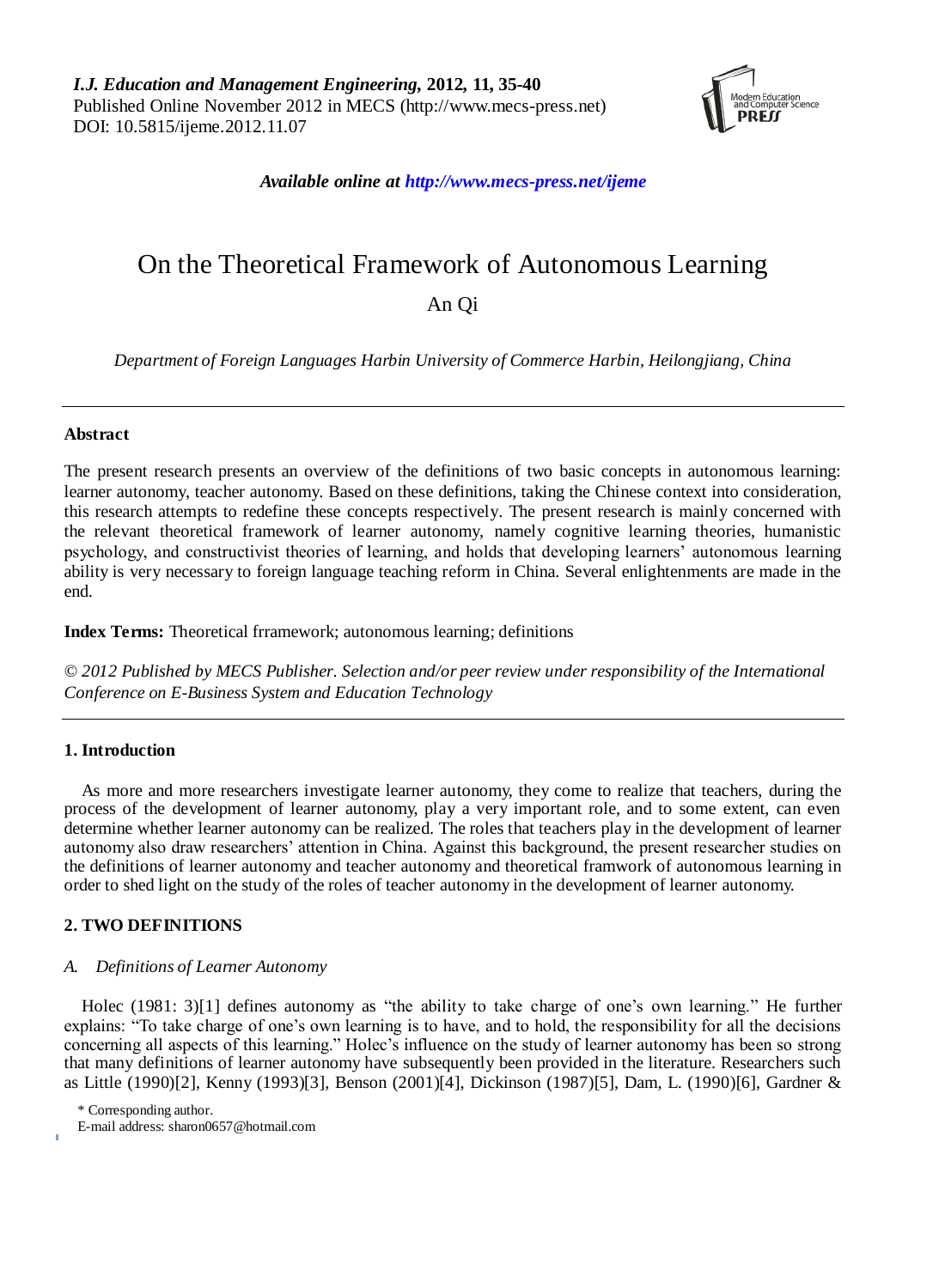Miller (1996)<sup>[7]</sup> define learner autonomy from various perspectives---from "the learner's psychological relation to the process of learning" to "the capacity to take control of one"s own learning", from "a recognition of the rights of learners within educational systems" to "the situation in which the learner is totally responsible for all of the decisions concerned with his learning and the implementation of those decisions.".

Developed from previous studies and deep reflections, these definitions have laid a solid foundation for the development of learner autonomy. From these definitions we can see that their concern is not so much whether learners learn, but whether learning practice is controlled by learners themselves in certain learning situation and whether learners have "right" and "freedom" in learning. To them, autonomous learners take responsibility for their own learning activities, set their goals, select learning materials, monitor and assess their own learning practice and finally evaluate the effects and effectiveness of their learning. In China, study on autonomous learning began in the early 1990s and, unfortunately, literature related to definitions of learner autonomy is rather slim. According to Xu Jinfen (2007: 11)[8], so far as Chinese learners are concerned, autonomous English language learning capacity involves five aspects: 1) understanding teaching objectives and requirements; 2) setting goals and making a plan for one's studies; 3) employing learning strategies effectively; 4) monitoring the effect of one"s learning strategies; 5) monitoring and evaluating the English language learning process.

The above definitions and explanations, however, fail to provide detailed or concrete guidance concerning how to achieve the autonomous learning situations mentioned in those definitions. Based on the definitions and discussions on learner autonomy abroad and in China, taking Chinese College English learners into consideration, the present research defines learner autonomy as follows. Learner autonomy is: 1) the capacity to be responsible for one"s own learning process, which includes the capacity to be clear about teaching objectives and one"s own goals, 2) self-discipline in the process of learning, 3) the development of appropriate learning strategies and optimal utilization of English language information. In this definition, the capacity for dealing with English language information is noteworthy. It is even safe to say that no learner autonomy can be possible unless college English learners develop the ability to deal with copious information, print-based information as well as the sheer abundance of Internet-based information. The amount of information one obtains, to some extent, determines the effectiveness of the learning practice. Therefore, the capacity to deal with information should be considered in fostering learner autonomy.

#### *B. Definitions of Teacher Autonomy*

Compared with learner autonomy, the term "teacher autonomy" is more complicated. Many researchers define it in different ways. Tort-Moloney (1997: 51)[9]defines the autonomous teacher as "one who is aware of why, when, where and how pedagogical skills can be acquired in the self-conscious awareness of teaching practice itself". Little (1995:179)[10] believes that teachers may be "autonomous in the sense of having a strong sense of personal responsibility for their teaching, exercising via continuous reflection and analysis... affective and cognitive control of the teaching processes". Similarly, Lamb (2000)[11] regards teacher autonomy as critical reflection, implying a gradual professional development. Thavenius (1999:160)[12] argues that teacher autonomy refers to the teacher"s ability and willingness to help learners take responsibility for their own learning. McGrath (2000:102)[13] perceives that there are two dimensions of teacher autonomy: 1) self-directed professional development and professional action; and 2) the exercise of professional freedom. Smith (2000)[14] has developed McGrath's dimensions of teacher autonomy, and introduced the concept of teacher-learner autonomy, defining "teacher autonomy" as "the teacher"s autonomy as a learner".

As is mentioned above, the term 'teacher autonomy' is multidimensional and may therefore refer to many different aspects. Therefore, it is essential to study the term on a context basis. However, few attempts have been made to clarify the meaning (or meanings) of the term 'teacher autonomy' contextually so far. So far, Chinese scholars such as Tan Hong (2001)[15], Huang Jing (2007)[16], have done studies on teacher autonomy in foreign language education in China, and argue that teachers should play roles such as "friend", "expert", "coach", "puzzle-solver", etc. But these studies discuss teacher autonomy from the orientation of teachers" role, consequently lacking consideration of the relationships between teacher autonomy and learner autonomy.

There is a need, therefore, for English teachers to clearly know which dimensions of teacher autonomy are appropriate to promote in the Chinese educational context. Considering Chinese English language teaching,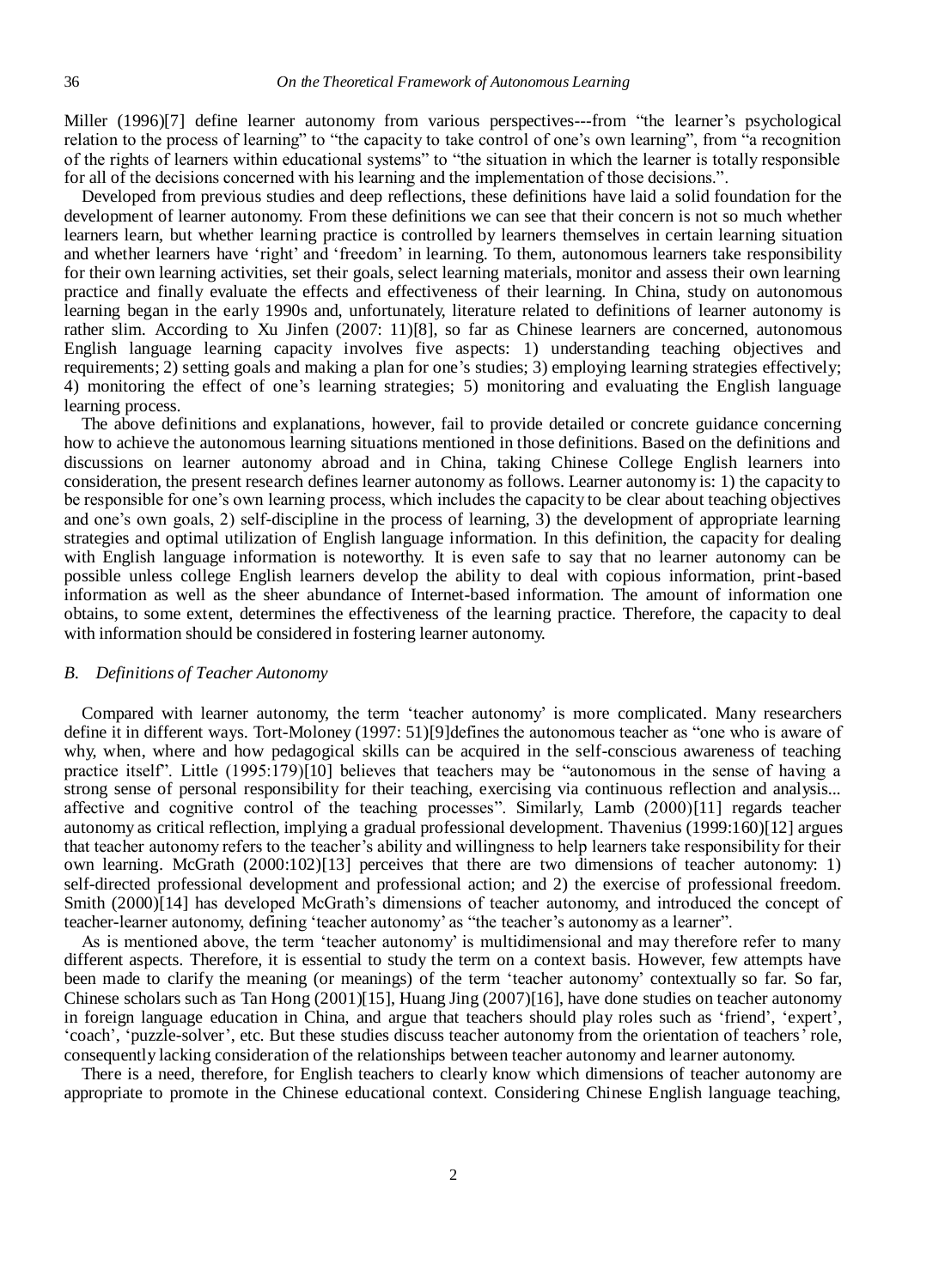this research defines teacher autonomy as follows:1) flexibility to cope with both external and internal constraints for the benefit of teaching and learning, 2) professional ambitions to exert one"s maximum potential, 3) realization to develop learner autonomy to help students achieve lifelong learning. According to this statement, teachers should take an active and critical attitude toward both national and local educational reforms, have a lifelong learning consciousness, consider the development of learner autonomy as their responsibility, and integrate professional development into teaching practice.

## **3. THEORETICAL FRAMEWORK OF AUTONOMOUS LEARNING AND THE ENLIGHTENMENTS**

Under the influence of educational theories like cognitive learning theories, humanistic psychology, constructivist theories of learning, autonomy has gained momentum in modern society.

#### *A. Cognitive Learning Theories*

Philosophers such as Rousseau and Dewey put forward ideas that knowing and thinking develop with experience. Rousseau believes that learners should be responsible for their own actions and learn by enjoying or suffering the consequences. Rousseau"s emphasis on the learner"s responsibility for learning is a key idea of learner autonomy. In this sense, Rousseau"s philosophy of learning serves as one theoretical base for learner autonomy. A later influence is Dewey. Dewey"s major contribution to the idea of autonomy lies primarily in the aspects of the relationship between education and social participation, of education as problem solving, and of classroom organization. In addition to Rousseau and Dewey"s ideas on experience, meaningful learning is another element in cognitive psychology. Dickinson (1995:14)[17] writes "there is convincing evidence that people who take the initiative in learning learn more things and learn better than people who sit at the feet of teachers, passively waiting to be taught… They enter into learning more purposefully and with greater motivation.", highlighting that if learning is not perceived by a learner to be meaningful, it is less likely to be incorporated into internal schemes. Cognitive psychology also makes a distinction between field dependence and field independence. The study of learning styles strengthens the definition of learner autonomy that incorporates learners" responsibility for their own learning. By definition, different ways of learning indicate various learning styles. Part of developing learner autonomy, then, involves acknowledging and respecting various learning styles. Some other important elements in learner autonomy are metacognition, learning attitude and motivation, and learning strategies. No learning is exercised in isolation. Metacognition is a cognitive process in which an individual can take conscious control of learning. Learning strategies include three types: cognitive strategies, metacognitive strategies, and social and affective strategies. According to Ellis (1994)[18], cognitive strategies include those that enhance storage, retrieval and compensation. Metacognitive strategies entail planning, monitoring and evaluation. Social and affective strategies help learners learn through interaction with others by regulating their emotions, motivations, and attitudes. It is based on these elements in cognitive psychology that the definitions of learner autonomy and teacher autonomy have been developed.

#### *B. Humanistic Psychology*

Humanistic psychology is a holistic approach, which considers much of human being as a whole rather than as combined parts and places the individual's inner world at the core of all human development. Among researchers who have influenced and pushed the development of humanistic psychology, Abraham Maslow and Carl Rogers are the most influential. Maslow develops a triangular model, known as the hierarchy of needs, which describes human needs that are universal in human beings regardless of race or culture. Carl Rogers' major contribution lies in his reconceptualization of the role of the teacher. His notion of teacher as a facilitator is central to classroom-based approaches to autonomy in language learning (Benson, 2001:33) [4]. The optimal relationship in teaching is therefore one in which the teacher adopts a non-judgmental, facilitating role in helping the learner achieve self-actualization and intervenes as little as possible in the natural development of the learner (Benson, 2001:32)[4]. To put it simply, humanistic psychology believes that human beings should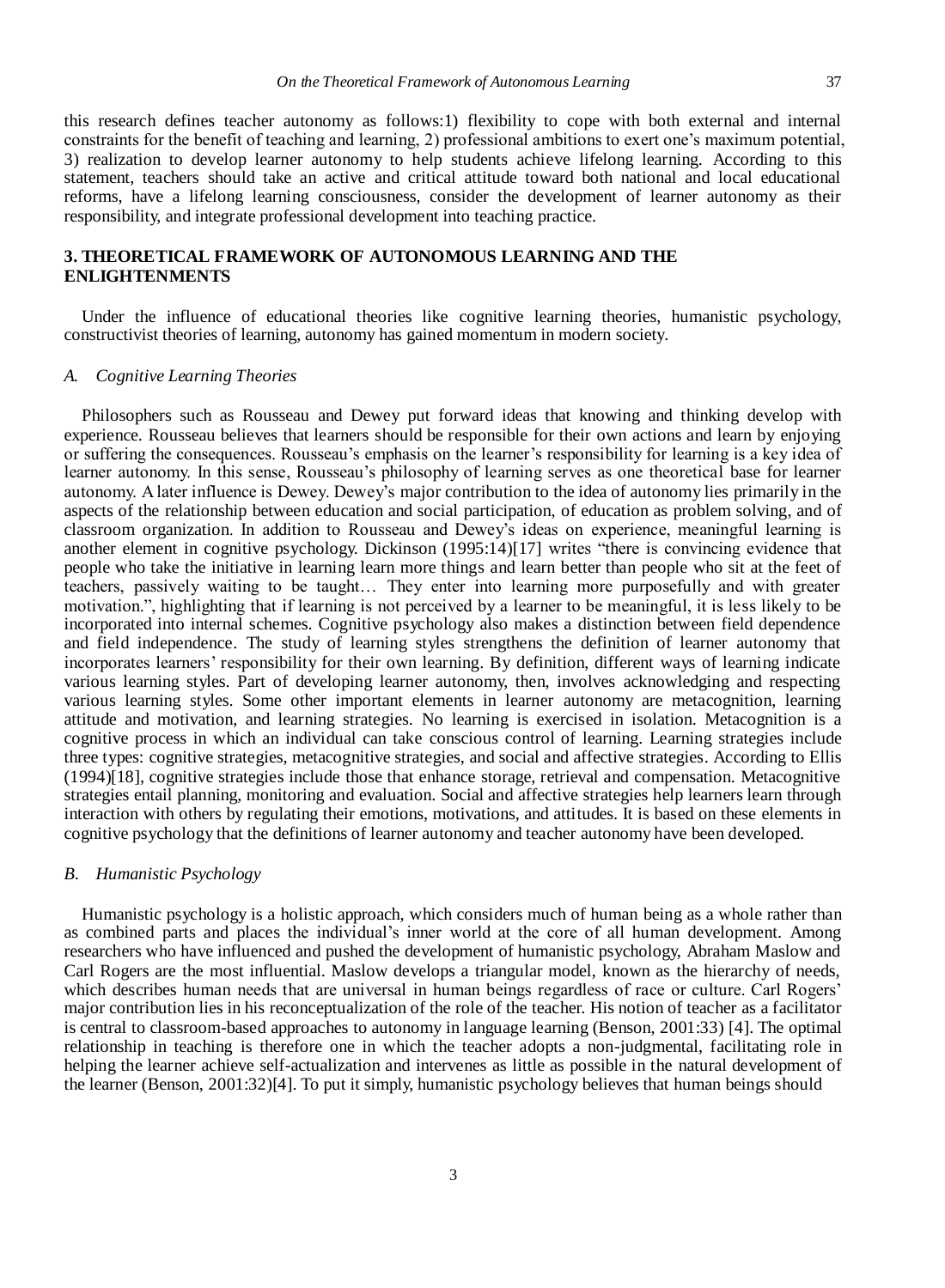develop to their full potential.

The central idea of humanistic psychology lies in the five basic principles of humanistic education: 1) Learners will be motivated to learn material if they have desire to learn and are able to choose it themselves. 2) Education should strive to arouse learners" interest in learning and provide guideline for learners concerning how they can learn on their own. 3) Humanistic educators believe that self-evaluation is a more meaningful assessment than grades, and they also oppose the use of tests because it encourages memorization and does not accurately convey what a learner may know. 4) Feelings and knowledge are given equal importance. 5) Learning is easier and more meaningful when students are able to feel secure in a non-threatening environment.

Although humanistic psychology has tremendous impact on language learning and teaching, especially in its ever increasing recognition of learner autonomy, the effects of humanistic education are vague. Humanistic psychology attaches much importance to non-academic aspects such as self-esteem and motivation in language learning, but lacks clear combination of emotional satisfaction and academic achievement.

#### *C. Constructivist Theories of Learning*

The essence of constructivist theories of learning lies in the idea that learners should discover and transform complex information on their own if they are to adopt it as their own knowledge and integrate it into their internal schemes. Little's (1994b:431)[19] principle that "all genuinely successful learning is in the end autonomous" reflects the key idea that autonomy in language learning has borrowed from constructivism. And one of the early influences on autonomous learning is from Kelly"s (1963)[20] personal construct theory, a belief that "individual learners bring their own systems of constructs to bear on learning tasks." (Benson, 2001: 37)[4] In addition to personal construct theory, Barnes (1976)[21] distinguishes between "school knowledge" and "action knowledge". For Barnes, school knowledge is presented in an abstract form and is someone else"s knowledge, so it is easily forgotten. Action knowledge, however, is closely related to the learner's view of the world; it is learners' own knowledge, knowledge which cannot be transmitted from teachers to learners unless active involvement in learning is exercised. As an influential constructivist, Vygotsky emphasizes the importance of social interaction, which makes his theory of learning different from others that employ constructivist principles.

Constructivist theories of learning emphasize the importance of the learner rather than the teacher by encouraging learners to construct their own conceptualizations and to find solutions to problems in the process of learning.

## *D. Enlightenments for Further Research*

Oxford (2003)[22] believes that the theoretical framework of learner autonomy in language learning is still far from coherent. These theories are not strong enough to provide a universally accepted model in which autonomous learning can be integrated. Besides, these approaches focus more on learners" emotional condition (especially humanistic psychology) with little consideration to their academic achievement, which is important in assessment of both learner autonomy and teacher autonomy.

Moreover, there is inadequate correlation between these theories that concern the relationships between learner autonomy and language proficiency, and the relationships between learner autonomy and teacher autonomy.

It is widely acknowleged that teacher autonomy plays a key role in the development of learner autonomy. However, few records from these theories are about teacher education programs aiming at developing teacher autonomy, and little is known about the effectiveness of teacher autonomy in fostering learner autonomy. Therefore, in order to improve and enrich these theoretical bases and to promote college English reform in China, empirical studies in Chinese context should be conducted in terms of the following aspects: 1) To what extent does teacher autonomy affect learner autonomy? 2) In what way does teacher autonomy influence learners" language proficiency? 3) What are the relationships between learner autonomy and language proficiency?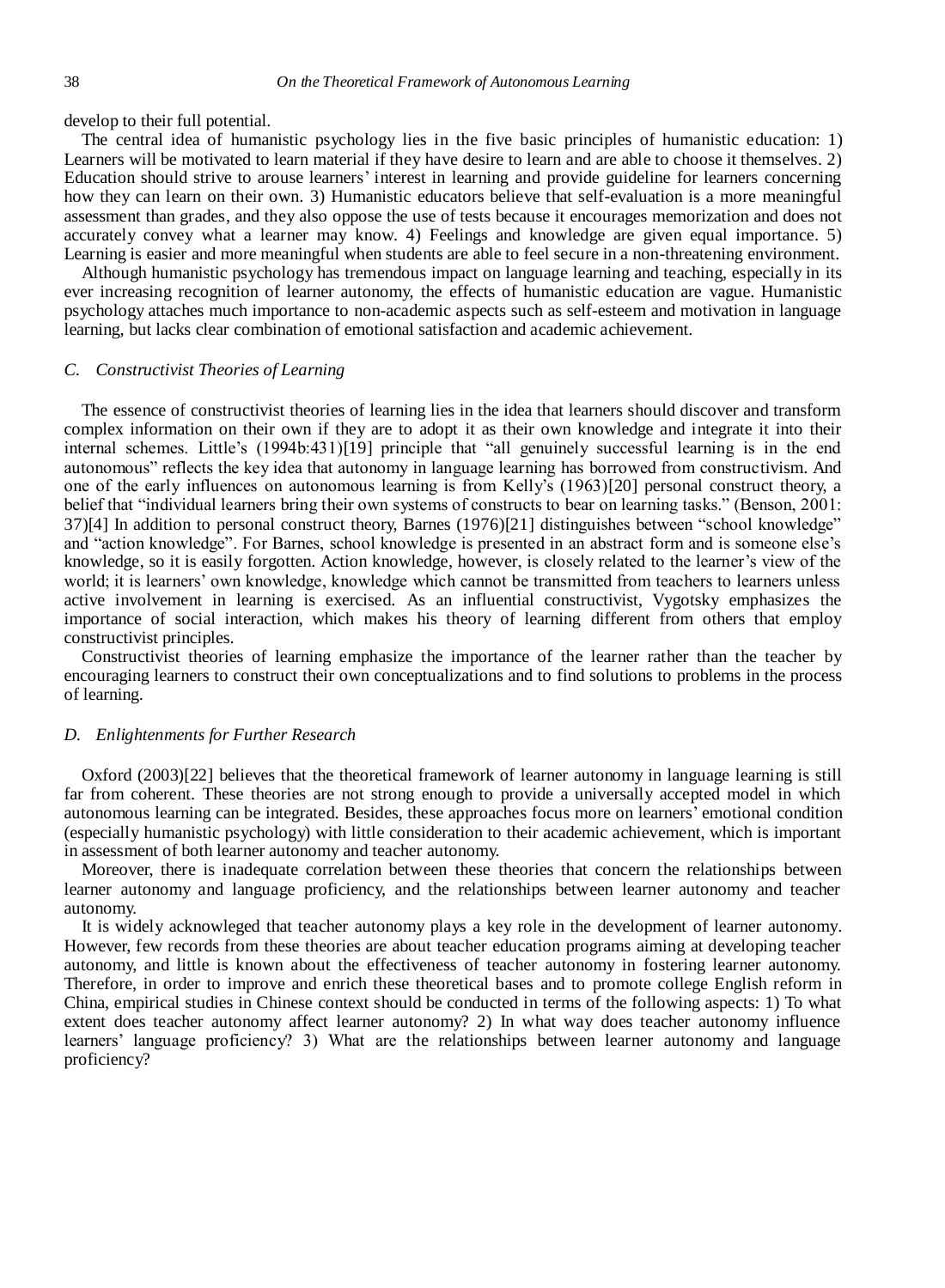#### **4. CONCLUSIONS**

The preseant research provides an overview of learner autonomy, teacher autonomy in terms of definitions and then goes on to theoretical bases of these concepts. Based on the previous studies of these concepts and current English language teaching environments in China, this research defines these concepts respectively: Learner autonomy is the capacity to be responsible for one"s own learning process, including the capacity to be clear about teaching objectives and one"s own goals, to discipline oneself in the process of learning, and to make the best use of English language information; teacher autonomy involves flexibility to cope with both external and internal constraints for the benefit of learning, professional ambitions to exert one"s full potential, and realization to develop learner autonomy to achieve lifelong learning. It then moves on to the three theoretical bases of learner autonomy: cognitive learning theories, humanistic psychology, and constructivist theories of learning. Cognitive learning theories stress that learning is an constructive, and cumulative process that is dependent on the mental activities of the learner. Humanistic psychology is a holistic approach which places the individual"s inner world at the core of all human development by emphasizing the study of the whole person. Constructivist theories of learning emphasize the importance of the learner rather than the teacher by encouraging learners to construct their own conceptualizations and to find solutions to problems in the process of learning. The present research holds that these concepts and theories, developed in western culture, are not strong enough to provide theoretical bases for the research of learner autonomy in China. It is highly recommended that empirical studies should be done in terms of the relationships between teacher autonomy and learner autonomy in Chinese context.

## **5. REFERENCES**

- [1] H. Holec, Autonomy in Foreign Language Learning. Oxford: OUP, 1981.
- [2] D. Little, "Autonomy in language learning," In I. Gathercole, Ed. Autonomy in language learning, London: CILT, 1990, pp. 7-15.
- [3] B. Kenny, "For more autonomy," System, vol. 21, no. 4, pp. 431-442, 1993.
- [4] P. Benson, Teaching and researching autonomy in language learning. London: Longman, 2001
- [5] L. Dickinson, Self-Instruction in Language Learning. Cambridge: Cambridge University Press, 1987.
- [6] L. Dam, "Learner Autonomy in Practice," In Gathercole, I, Ed. Great Britain: Bourne Press, 1990.
- [7] D. Gardner, and L. Miller, Eds. Tasks for independent language learning, Alexandria, VA: TESOL, 1996
- [8] J. F. Xu, Autonomy in College Foreign Language Learning ---From Theory to Practice. Beijing: China Social Sciences Press, 2007.
- [9] D. Tort-Moloney, "Teacher autonomy: A Vygotskian theoretical framework," CLCS Occasional Paper, 48. Dublin: Trinity College, CLCS, 1997.
- [10]D. Little, "Leaning as dialogue: The dependence of learner autonomy on teacher autonomy," System, vol. 23, no. 2, pp. 175-181, 1995.
- [11]T. E. Lamb, "Finding a voice: Learner autonomy and teacher education in an urban context," In B. Sinclair et al. (Eds.). Learner autonomy, teacher autonomy: Future directions, London: Longman, 2000, pp.118-127.
- [12]C. Thavenius, "Teacher autonomy for learner autonomy," In S. Cotterall and D. Crabbe, Eds. Learner autonomy in language learning: Defining the field and effecting change, Frankfurt am Main: Lang, 1999, pp. 163-166.
- [13]I. McGrath, "Teacher autonomy," In B. Sinclair, I. McGrath and T. Lamb, Eds. Learner autonomy, teacher autonomy: Future directions, London: Longman, 2000, pp. 100-110.
- [14]R. C. Smith, "Starting with ourselves: Teacher-learner autonomy in language learning," In B. Sinclair, I. McGrath and T. Lamb, Eds. Learner Autonomy, teacher Autonomy: Future directions, London: Longman, 2000, pp. 89-99.
- [15]Tan Hong, "Teachers' roles in promoting English non-majors'autonomous learning," Journal of Sichuang International Studies University, no. 3 , pp. 104-105, 2001.